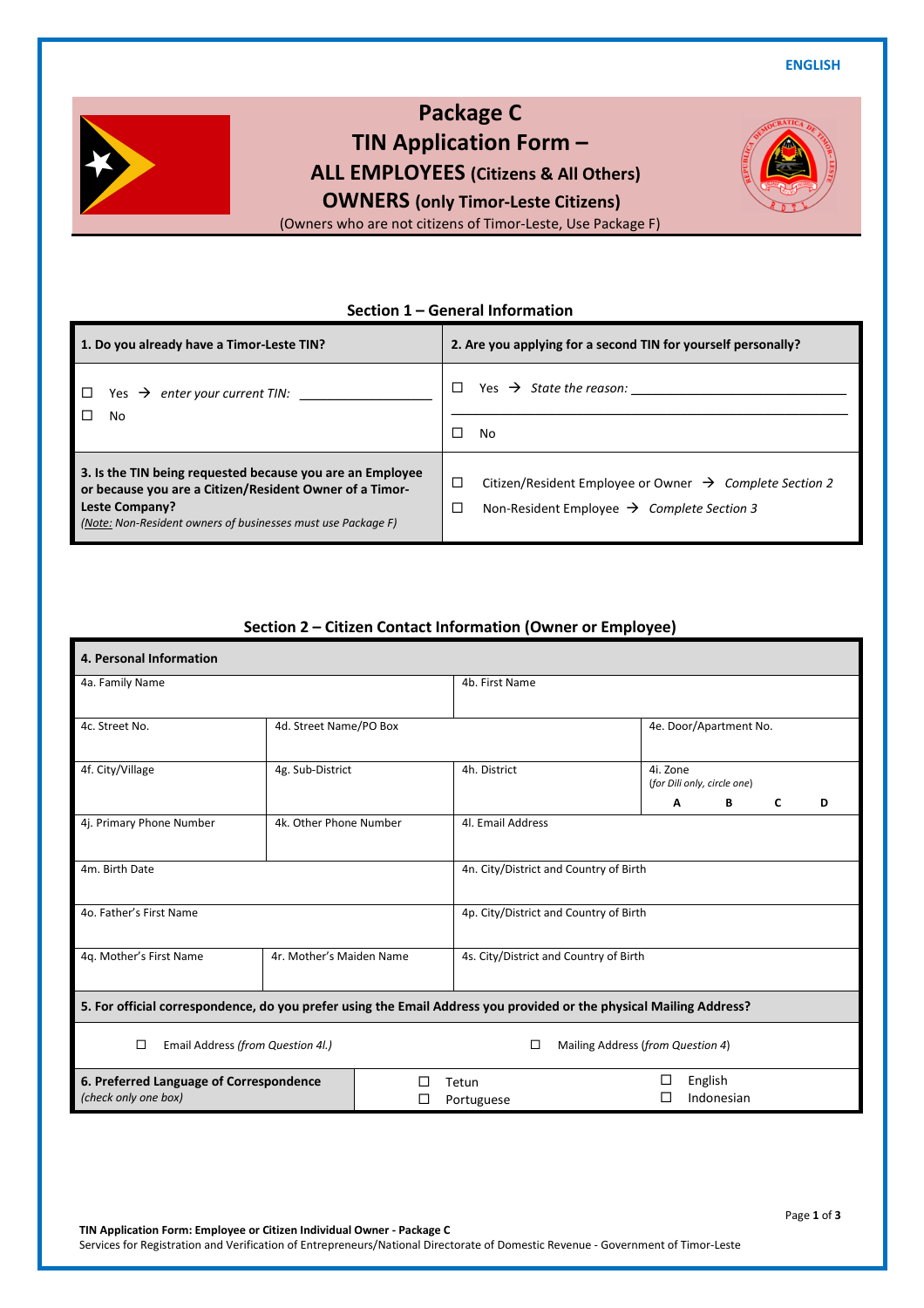## **Section 3 – Non-Citizen Employee Contact Information**

| 7a. Family Name                |                                                                                 | 7b. First Name         |                                      |
|--------------------------------|---------------------------------------------------------------------------------|------------------------|--------------------------------------|
|                                |                                                                                 |                        |                                      |
| 7c. Country of Passport        | 7d. Primary Phone Number                                                        | 7e. Email Address      |                                      |
|                                |                                                                                 |                        |                                      |
| 8. Employer Information        |                                                                                 |                        |                                      |
|                                | (Your employer's address will be used as your mailing address for tax purposes) |                        |                                      |
| 8a. Employer's TIN (mandatory) | 8b. Employer's Name                                                             |                        |                                      |
|                                |                                                                                 |                        |                                      |
| 8c. Street No.                 | 8d. Street Name/PO Box                                                          | 8e. Door/Apartment No. | 8f. City/Village                     |
|                                |                                                                                 |                        |                                      |
| 8g. Sub-District               | 8h. District                                                                    | 8i. Country            | 8j. Zone (for Dili only, circle one) |
|                                |                                                                                 |                        | в<br>C<br>A<br>D                     |

## **Section 4 - Supporting Documents**

| 9. Have you included all supporting documents? Check all appropriate boxes.     |                                                                                                                       |                                                                  |  |  |  |  |  |
|---------------------------------------------------------------------------------|-----------------------------------------------------------------------------------------------------------------------|------------------------------------------------------------------|--|--|--|--|--|
|                                                                                 | Identification documents for the taxpayer:                                                                            |                                                                  |  |  |  |  |  |
| <b>Document Type</b>                                                            |                                                                                                                       | <b>Number</b><br>(indicate number as it appears on the document) |  |  |  |  |  |
|                                                                                 | If the Applicant is a Citizen of Timor-Leste (employee or owner)<br>(one of the following documents must be provided) |                                                                  |  |  |  |  |  |
| $\Box$                                                                          | Copy of Timor-Leste Citizen Card                                                                                      |                                                                  |  |  |  |  |  |
| ⊔                                                                               | Copy of Timor-Leste Voter Card                                                                                        |                                                                  |  |  |  |  |  |
| □                                                                               | Copy of Timor-Leste Passport                                                                                          |                                                                  |  |  |  |  |  |
| If the Applicant is a Non-Citizen Employee<br>(both documents must be provided) |                                                                                                                       |                                                                  |  |  |  |  |  |
| ⊔                                                                               | Copy of identification page of Passport;<br><b>AND</b>                                                                |                                                                  |  |  |  |  |  |
| $\Box$                                                                          | Copy of Work VISA page of Passport                                                                                    |                                                                  |  |  |  |  |  |
|                                                                                 |                                                                                                                       |                                                                  |  |  |  |  |  |

# **Section 5 - Taxpayer Certification**

| official Representative) certify that all of the information provided by me is true and accurate. I am aware that providing false<br>information is punishable by Law. | (name of applicant or the applicant's |  |  |  |  |  |
|------------------------------------------------------------------------------------------------------------------------------------------------------------------------|---------------------------------------|--|--|--|--|--|
| Signature of Applicant or Applicant's official Representative:                                                                                                         | Date:                                 |  |  |  |  |  |
|                                                                                                                                                                        |                                       |  |  |  |  |  |
|                                                                                                                                                                        |                                       |  |  |  |  |  |
| Please contact the National Directorate of Domestic Revenue if you have any questions about this application form, tax matters or                                      |                                       |  |  |  |  |  |
| tax obligations.                                                                                                                                                       |                                       |  |  |  |  |  |
| You are responsible to know the tax laws of Timor-Leste as they apply to you. The tax laws and explanations are available on the                                       |                                       |  |  |  |  |  |
| Ministry of Finance website: www.mof.gov.tl, tab 'Taxation'. If you need more assistance, contact the nearest office of the National                                   |                                       |  |  |  |  |  |
| Directorate of Domestic Revenue, as appropriate.                                                                                                                       |                                       |  |  |  |  |  |